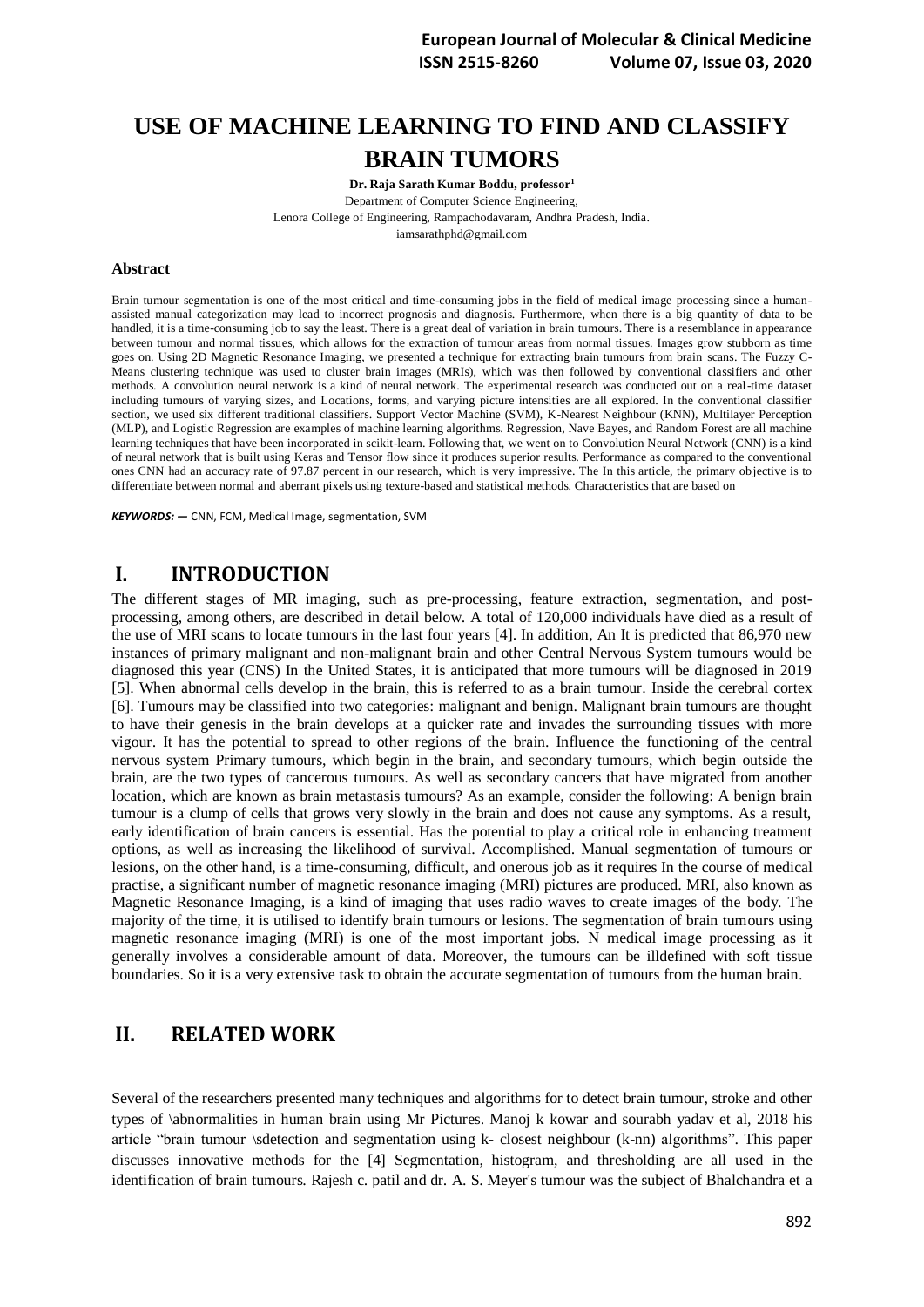### **European Journal of Molecular & Clinical Medicine ISSN 2515-8260 Volume 07, Issue 03, 2020**

article.'s "brain tumour extraction from MRI images using Matlab," which was published in 2010. This paper provides the flooded watershed method for segmentation, as well as the morphological operation [5]. Vinay Parameshwarappa and Nandish s. et al, 2018 in his work "segmented morphological method to identify malignancy in brain they developed an algorithm for segmented morphological approach [6] to deal with "pictures." The authors, M. Karuna and Ankita Joshi, et al., 2017, published a paper in which they discuss their work.in his article "automatic identification of brain tumour and analysis using mat lab" they offers the method includes Nero fuzzy classifier is used to segment the data. The issue with this system is that it must be trained using a neural network, which is difficult. In order to train the network, a large number of input pictures are needed. The newly created technology is solely utilised for tumour identification and not for other purposes. [7] There are additional anomalies. Image segmentation is compared by R. B. Dubey, M. Hanmandlu, Shantaram Vasikarla, and colleagues (2017). They use pre-processing approaches in his article "Evaluation of three strategies for mri brain tumour segmentation," which he published.

Techniques such as de-noising, picture smoothing, image contrast enhancement, and comparison of the level set approaches are all examples of what is possible. Additionally, morphological marker controlled watershed method and modified gradient magnitude region growth technique were used. For the purpose of MRI brain tumour segmentation they came to the conclusion that the mgmrgt technique produces superior results [8]. entilkumaran n, as well as Thimmiaraja et al., 2017, in their article "histogram equalisation for picture improvement," compares the image enhancement methods. "Image enhancement utilising mri brain pictures" was the topic of their presentation, which included a research of image enhancement methods and a comparison of the results.Histogram equalisation fundamental methods such as brightness-preserving adaptive histogram equalisation (AHE), local histogram equalisation (LHE), and others Inverse histogram equalisation (IHE), global histogram equalisation (GHE), and dynamic histogram equalisation utilising various quality levels are all examples of histogram equalisation. In MRI images, objective measurements are taken.

They also demonstrated that the bpdhe technique produced a superior outcome on contrast [10]. r. Preetha is an abbreviation for R. Preetha. in his article "Performance Analysis of Fuzzy C Means Algorithm in Automated Detection of Viruses," as well as G. R. Suresh and colleagues (2016), in their paper "Performance Analysis of Fuzzy C Means Algorithm in Automated Detection of Viruses,"For the segmentation of a "brain tumour," they utilised fuzzy c means clustering. Such approach, in light of the enormous computing requirement complexity. The precision of tumour segmentation and the performance of the fcm in segmenting tumour tissue are both excellent. Segmentation The svm classifier [11] was used to identify the candidate. amer albadarneh, hasan najadat, and ali m. alraziqi et al., 2016, [12]; amer albadarneh, hasan najadat, and ali m. alraziqi et al., 2016, [12]; amer albadarneh, hasan najadat, and ali m. alraziqi et al., 2016,developed a technique for classifying brain tumours using magnetic resonance imaging (MRI) pictures. The study work that was carried out was based on neural networks.The accuracy of the closest neighbour (NN) and k-nearest neighbour (K-NN) algorithms for tumour classification has been shown to be 100 percent using KNN and 98.92 percent using NN. Many academics have suggested a variety of algorithms and segmentation methods to help them locate information.MRI scans are used to diagnose disorders in the brain. The majority of them suggested different methods to identify the anomaly in the data. The brain, such as a brain tumour.

# **III. PROPOSED ALGORITHM**

For the sake of segmentation and identification of brain tumours, we have suggested two different models in our approach. Both models utilised FCM to segment the tumour and categorised it using conventional machine learning methods, with the first focusing on tumour detection and the second on deep learning for tumour detection. When dealing with a noisy clustered data collection, FCM segmentation produces superior results [15]. Despite the fact that it takes longer to execute, it retains more information. A. Tumor Segmentation and Classification Methodology Using Traditional Classifiers: Proposed Methodology of Tumor Segmentation and Classification Using Traditional Classifiers Brain tumour segmentation and identification utilising a machine learning algorithm has been successfully accomplished in our initial prospective model. It has been completed, and a comparison of the classifiers for our model has been drawn out. The suggested method for segmenting brain images is described in detail below. Contains seven stages: skull stripping, filtering and enhancement, segmentation using the Fuzzy C Means algorithm, segmentation using the SVM algorithm, and segmentation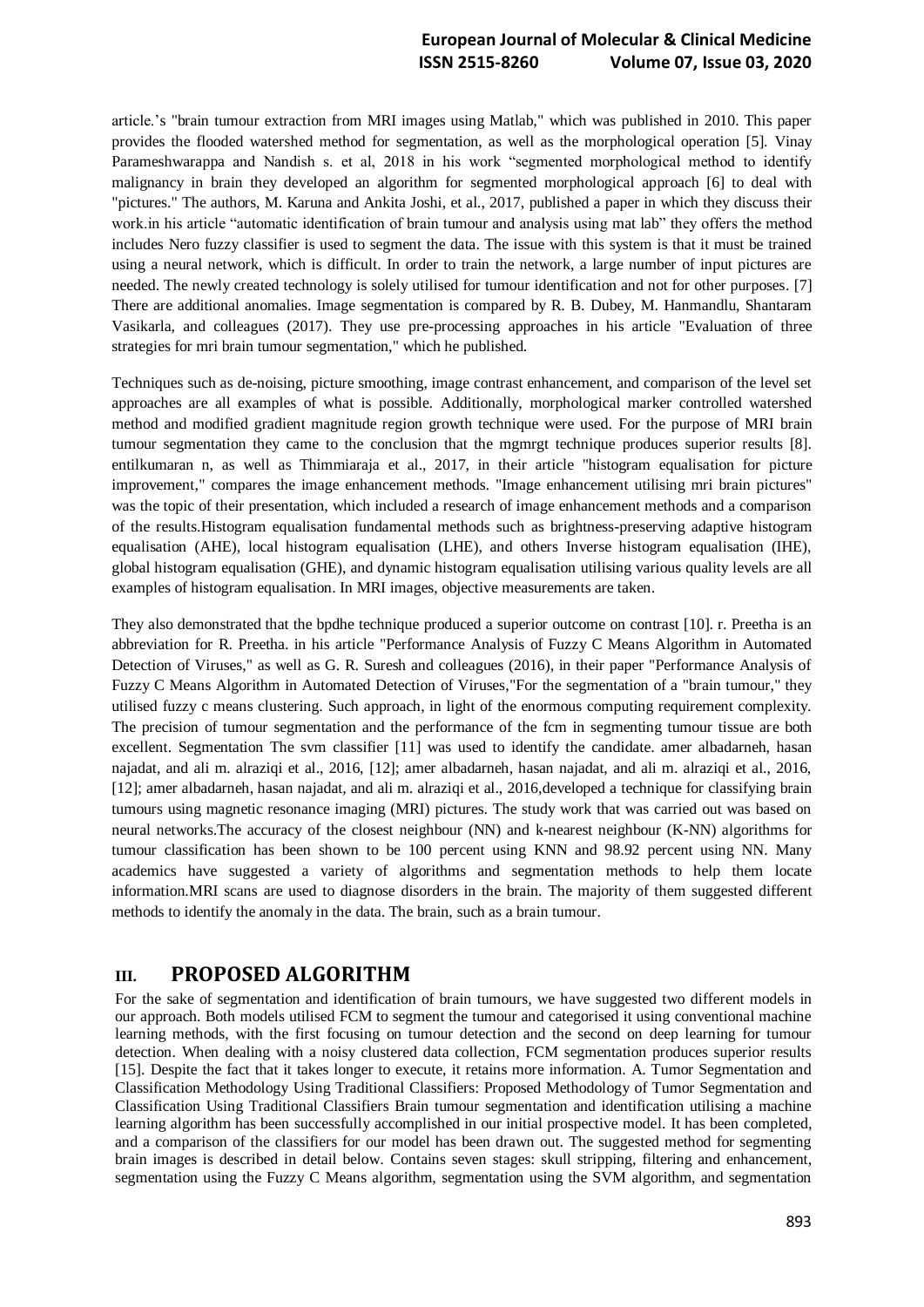### **European Journal of Molecular & Clinical Medicine ISSN 2515-8260 Volume 07, Issue 03, 2020**

using the SVM algorithm. Traditional classifiers are used to perform morphological operations on the tumour, tumour contouring, feature extraction, and classification. The outcomes of our labour were acceptable, and we were pleased with them. The following are the major phases of our suggested model (Fig. 2): The next parts will demonstrate this.



*Fig.3. Proposed methodology for classification using Traditional Classifiers*

One of the most essential steps in medical image processing is skull stripping. This is necessary since the backdrop of an MRI picture does not contain any relevant information and thus increases the processing time. In our research, we eliminated the skull part of the MRI scans in three stages, one after the other. The three steps are as follows:

In order to remove the skull, we first utilised Otsu's Thresholding technique, which automatically removed the skull after a certain amount of time. Calculates the threshold value and divides the picture into two parts: background and foreground the threshold that is used in this approach is the class that is chosen has the lowest intra-class variance, which is defined as the weighted sum of deviations between the two classes. When we got to the end of our skull stripping process, we utilised linked component analysis to help us figure out what we were looking at. The study was conducted in order to isolate just the brain area, and as a result, the skull portion was eliminated. In order to achieve better segmentation, we must enhance the MRI picture quality while keeping noise levels as low as possible. Noise as a metaphor for the brain MRI pictures is more susceptible to noise than any other medical image, and this is true for all medical imaging. The Gaussian blur filter was utilised in this project. Our work on Gaussian noise reduction in Brain MRI was successful, and the performance of the segmentation was improved as a result.

3)Segmentation using the Fuzzy C-Means Clustering Method: The Fuzzy C-Means clustering algorithm was used for segmentation, which enables one piece of data to be segmented from another piece of data. Data that may be classified into two or more clusters At this point, we had obtained the fuzzy clustered segmented picture, which guaranteed a good result. Improved segmentation of the population

4) To segment the tumour, we only require the brain portion rather than the whole skull, which reduces the amount of time spent in the operating room. As a result, we in our pictures, we used morphological procedures to enhance their appearance. Initially, erosion was carried out in order to separate poorly linked areas of the landscape. Image from an MRI scanner. As a result of the erosion, we will have numerous unconnected areas in our pictures after the process. Following that, dilation was applied.

5) Tumor Contouring: The extraction of tumour clusters was accomplished using an intensity-based method that is threshold. The result of this picture is a tumour region that is emphasised against a dark backdrop.

6) The extraction of two kinds of features was performed in order to classify the information. Texture-based characteristics such as dissimilarity, homogeneity, energy, correlation, and ASM, as well as statistical characteristics such as mean, entropy, and variance. The centred, standard deviation, skewness, and kurtosis of the segmented MRI images were calculated using statistical methods.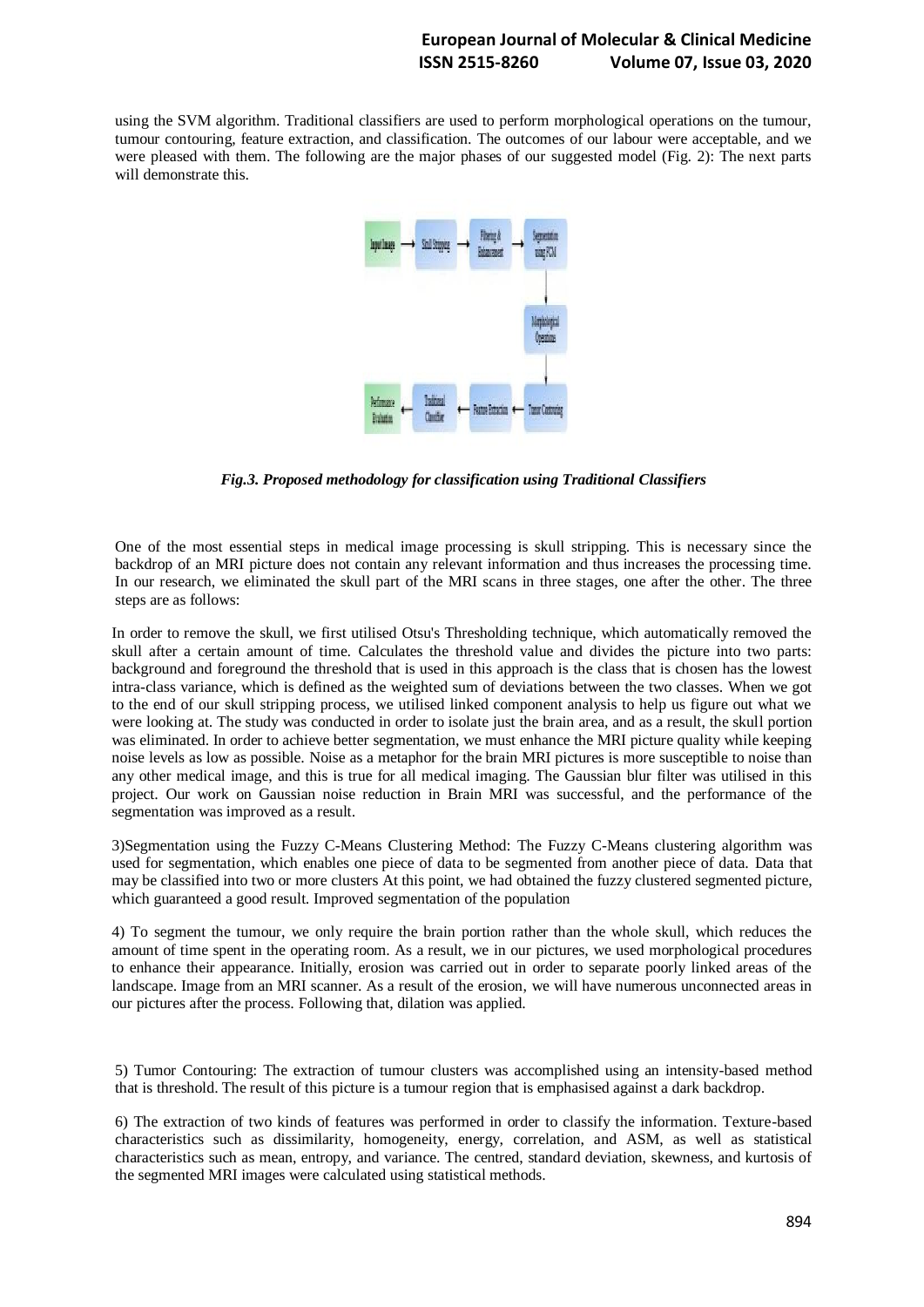### **European Journal of Molecular & Clinical Medicine ISSN 2515-8260 Volume 07, Issue 03, 2020**

7)Conventional Classifiers: We employed six traditional machine learning classifiers, including K-Nearest Neighbor, Logistic Regression, and Support Vector Machines. To improve the accuracy of the prediction, regression, multilayer perceptron, Nave Bayes, random forest, and support vector machine are used. Our suggested paradigm for tumour identification has a number of advantages.

8) Evaluation Stage: Comparing our suggested technique to existing region-based segmentation methods that have been implemented. The ROI is segmented and the tumour part is segregated the most correctly using our model's segmentation method. Here's an example: The flow diagram of the whole operation is shown in Fig. 5. Following the tumour's segmentation and feature extraction, we used six different techniques. Techniques for categorising things. We achieved the best result with SVM, with an accuracy of 92.42 percent, out of all of the models tested.

#### **B.The Methodology That Has Been Proposed Using CNN**

As an example Medical image processing is an area in which Convolutional Neural Networks (CNNs) are widely used. Throughout the years, a large number of the researchers attempted to develop a model that would be more effective at detecting tumours. We attempted to come up with an excellent solution. It is capable of correctly classifying tumours from 2D brain MRI scans. A neural network with all of its connections can detect the we considered using CNN for our model, but because of parameter sharing and the sparsely of connections, we decided against it.



*Fig. 3. Proposed Methodology for tumor detection using 5-Layer Convolution Neural Network*



*Fig. 4. Algorithm of the performance evaluation*

### **A. The Experimentation Dataset**

For the purpose of evaluating the performance of our proposed model, we utilised the benchmark dataset in the area of brain tumour segmentation, which is the BRATS dataset [16], which is divided into two classes—class-0 and class-1, which represent the non-tumour and tumour MRI images, respectively. MRI images containing tumour and non-tumour were categorised as follows: 187 and 30 images containing tumour, respectively. There are two classes: class-1 and class-0. All of the pictures are MRI scans taken in various modalities, including T1, T2, and FLAIR. In the case of conventional Using machine learning classifiers, we were able to get the best possible outcome by dividing the dataset in half (70 to 30 in terms of training to test). We split the dataset in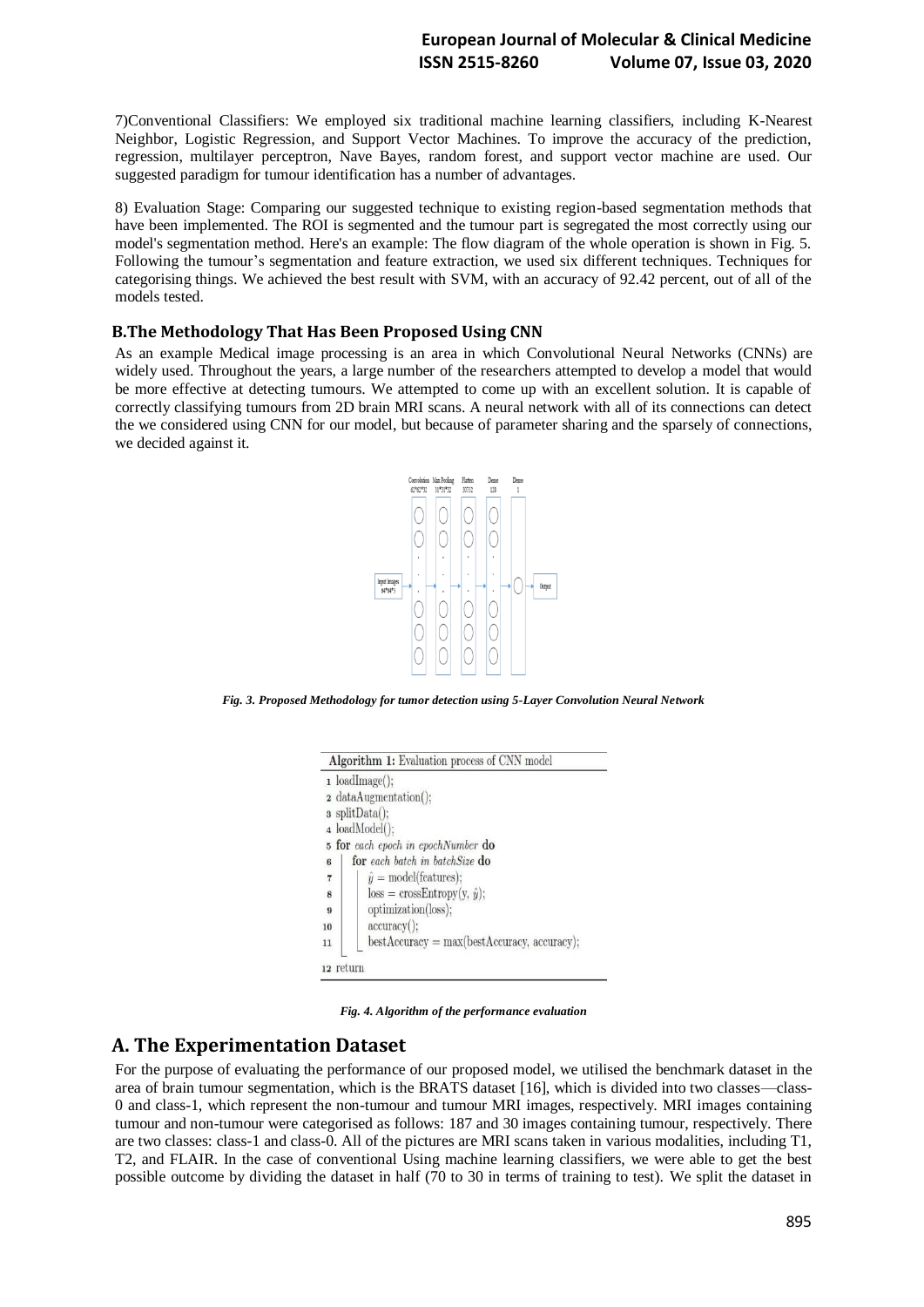two formations: 70 to 30 and 80 to 20. We then compared the results of the testing pictures with the CNN. Outcomes.

# **B. Segmentation using Image processing techniques**

Based on our proposed methodology, we segmented the tumor without loss of any subtle information. We removed the skull because for tumour segmentation the role of skull is approximately null and ambiguous in this process.



A 2D MRI scan from the dataset was used as an input picture. The skull stripping method (Fig. 1b) was applied to the input image, followed by image enhancement (Fig. 1c), in order to fully comprehend the characteristics of the MRI scan. A Gaussian filter (Fig. 1d) is then used to remove noise before replicating the FCM segmentation method is completed (Fig. 1e) following that, tumour contouring (Fig. 1f) is used to determine the ROI that contains the tumour for Brain MRI purposes. Following the segmentation, we categorised the tumour using various conventional Machine Learning Algorithms to determine the origin of the tumour. The use of machine learning to classify objects in

## **C. classification Using Machine Learning**

Texture and statistically based characteristics are more often used for identifying the Region of Interest than other types of features (ROI). As a result of these using these characteristics, we can distinguish between timorous and non-timorous MRI. We utilised texture and statistically based characteristics to make our decisions. Classification. Texture-based characteristics such as dissimilarity, homogeneity, energy, correlation, and ASM, as well as statistical characteristics the following characteristics were retrieved from the data: mean entropy, centroid, standard deviation, skewness, and kurtosis. Brain tumour that has been segmented the tumour's Area, Convex Hull Area, and Diameter were all calculated as a result of this procedure. Extrapolating the tumour's Convex Hull Area and Diameter are also measured. We categorised the patients based on these characteristics derived from the segmented MRI. The presence of normal and pathological tissue is shown by the picture.

# **D. Classification Using a Neural Network**

The suggested five-layer technique yields a respectable outcome in terms of tumour identification when used in conjunction with other methods. Convolution, The suggested five-layer CNN model includes Max Pooling, Flatten, and two dense layers in addition to two sparse layers. The augmentation of data had been completed. Translation invariance is a property of the CNN model that must be considered when fitting the model. We assess the performance in two ways, each depending on how the dataset is divided. We achieve 92.98 percent accuracy for the 70:30 time periods. When the training accuracy is 99.01 percent, the splitting ratio is 0.5. Then, in the second round, 80 percent of the pictures allocated for the project were selected. Training and the remainder of the pictures that were certified for testing, where we determined that 97.87 percent of the images were accurate and 98.47 percent of the images were trained accuracy. As a result, when the division is 80:20, our proposed model produces the best results. We achieved an accuracy of 97.87 percent, which is amazing considering that we used a five-layer CNN. We conducted our investigation using a different number. In terms of utilising this five-layer CNN model, the results were not significantly different, although the differences were not statistically significant. Some Increased calculation time and increased difficulty of the problem are two characteristics that we saw when we increased the number of layers. The batch size and number of steps per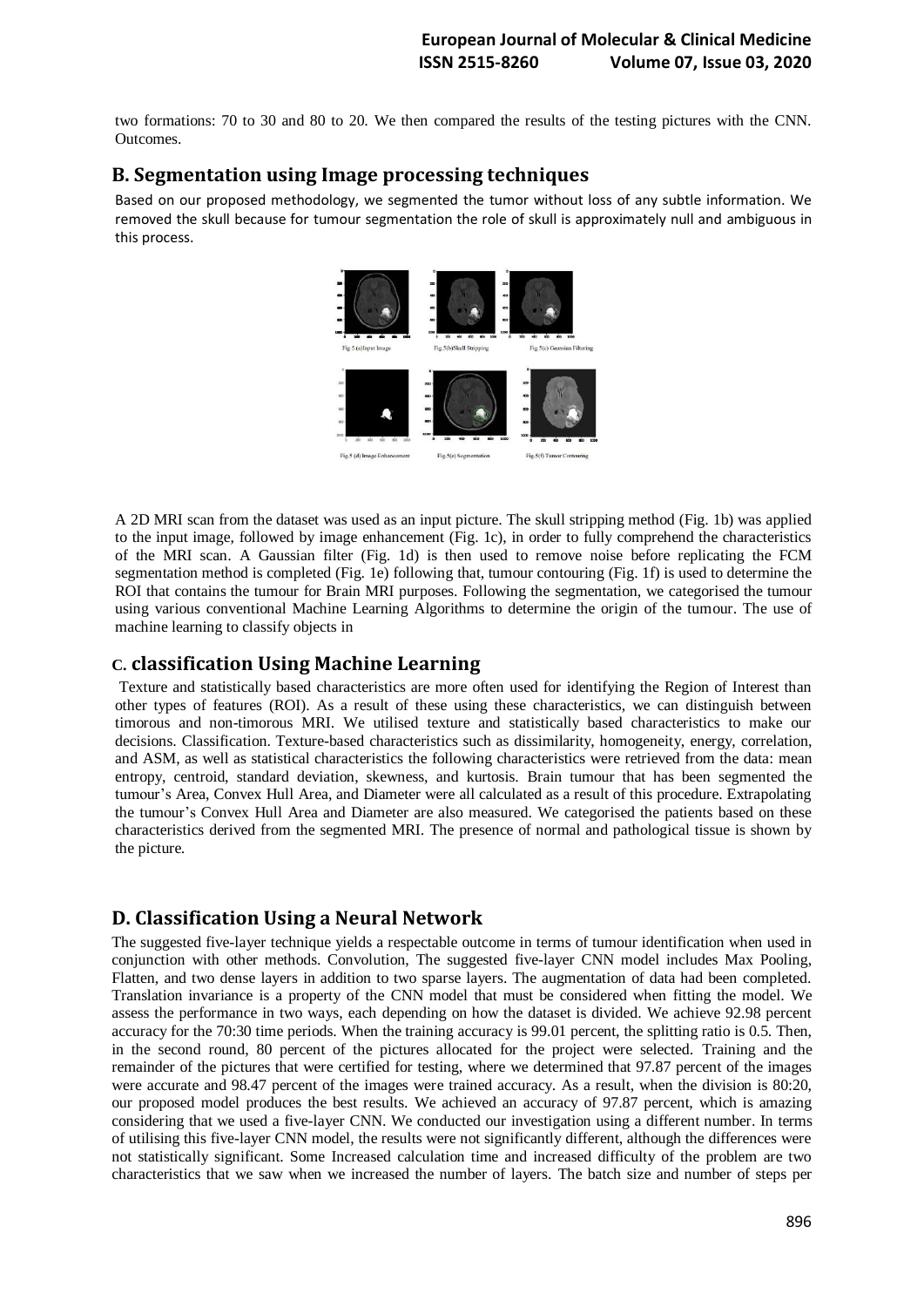technique were very large. Furthermore, we chose 0.2 as the dropout value but did not choose a number that was comparable with it.

| No | Training<br>Image | <b>Testing</b><br>Image | <b>Splitting</b><br>Ratio | Accuracy (%) |
|----|-------------------|-------------------------|---------------------------|--------------|
|    | 152               | 65                      | 70:30                     | 92.98        |
| 1  | 174               | 43                      | 80:20                     | 97.87        |

*Table 1.PERFORMANCE OF THE PROPOSED CNN MODEL*

# **IV. CONCLUSION AND FUTURE WORK**

This research sought to develop, deploy, and test a software pattern recognition system that would enhance the accuracy of distinguishing between primary and metastatic brain cancers on magnetic resonance imaging (MRI). In this paper, various existing brain tumour segmentation and detection methodologies for magnetic resonance imaging (MRI) of the brain are reviewed. Image. All of the processes involved in identifying a brain tumour, including the pre-processing procedures, have been addressed. Pre-processing it includes a variety of operations such as nonlocal operations, analytical correction techniques, Markov random field methods, and wavelet transformations. It has been debated how to use evidence-based approaches. Quality improvement and filtering are essential because edge sharpening, for example, is crucial. Picture enhancement, noise reduction, and unwanted background removal are all used to increase the image quality as well as the image clarity. Detection method must be followed. The median filter, of the many filtering techniques described above, was the most effective at suppressing noise. It is considerably more difficult to use mean filter without blurring the borders and without decreasing the clarity of the pictures. It is also lot more expensive. When it comes to smoothing a picture, the sensitivity of the filter is greater than that of the median filter. Gaussian filtering lowers noise, improves picture quality, and is computationally more efficient than other types of filtering. Methodology. Following the many discussions on picture quality enhancement and noise reduction held here, several potential solutions have been identified. Techniques for segmentation include intensity-based binarized segmentation, region-based segmentation, classification-based segmentation, and texture-based segmentation. the use of knowledge-based techniques; clustered techniques; neural network techniques; fuzzy techniques; edge-based techniques; atlas techniques; knowledge-based techniques; fusion techniques The process of detecting or segmenting a brain has been explained above with a brief explanation, as well as advantages and disadvantages. Image of a tumour taken from an MRI of the brain The Kapur technique is the most effective in threshold intensity-based binnarized segmentation. Techniques and they generate very successful outcomes. The majority of the binarized failures as a result of the significant intensity difference between the foreground and background. As well as the backdrop, which is the black background of the MRI picture?

### **REFERENCES**

**[1] Kasban, Hany & El-bendary, Mohsen & Salama, Dina. (2019). "A Comparative Study of Medical Imaging Techniques". International Journal of Information Science and Intelligent System. 4. 37-58.J. Clerk Maxwell, a Treatise on Electricity and Magnetism, 3rd ed., vol. 2. Oxford: Clarendon, 1892, pp.68–73.** 

**[2] D. Surya Prabha and J. Satheesh Kumar, "Performance Evaluation of Image Segmentation using Objective Methods", Indian Journal of Science and Technology, Vol 9(8), February 2016.** 

**[3] Brain Tumor: Statistics, Cancer.Net Editorial Board, 11/2017 (Accessed on 17th January 2019)** 

**[4] Kavitha Angamuthu Rajasekaran and Chellamuthu Chinna Gounder, Advanced Brain Tumour Segmentation from MRI Images, 2018.**

**[5] General Information About Adult Brain Tumors". NCI. 14 April 2014. Archived from the original on 5 July 2014. Retrieved 8 June 2014. (Accessed on 11th January 2019)** 

**[6] M. Young, the Technical Writer's Handbook. Mill Valley, CA: University Science, 1989.** 

**[7] B. Devkota, Abeer Alsadoon, P.W.C. Prasad, A. K. Singh, A. Elchouemi, "Image Segmentation for Early Stage Brain Tumor Detection using Mathematical Morphological Reconstruction," 6th International Conference on Smart Computing and Communications, ICSCC 2017, 7-8 December 2017, Kurukshetra, India.** 

**[8] Song, Yantao & Ji, Zexuan & Sun, Quansen & Yuhui, Zheng. (2016). "A Novel Brain Tumor Segmentation from Multi-Modality MRI via A Level-Set-Based Model". Journal of Signal Processing Systems. 87. 10.1007/s11265- 016-1188-4.**